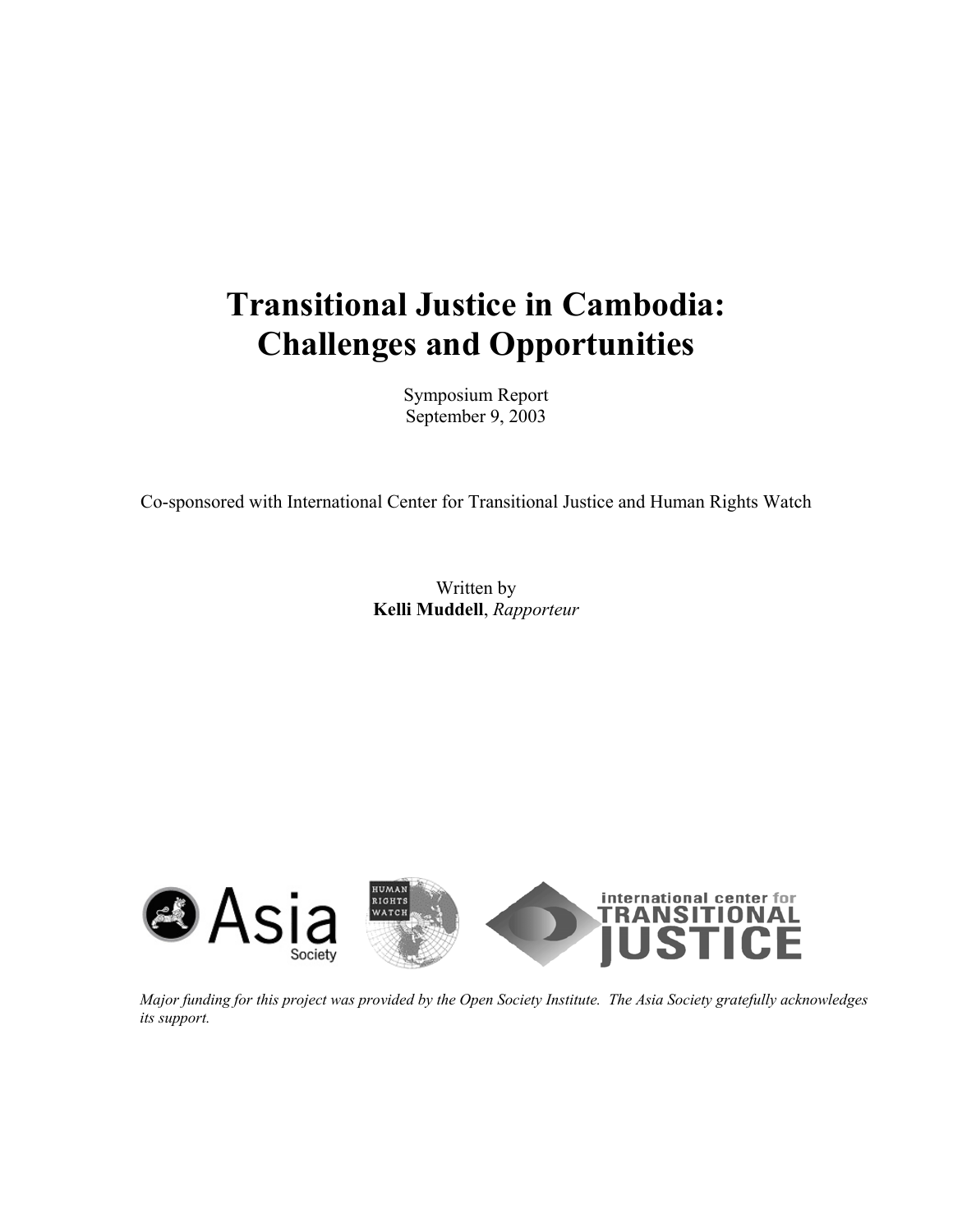The Asia Society, in cooperation with the International Center for Transitional Justice (ICTJ), has undertaken a series of public programs on transitional justice in Asia. Issues of memory, truth, and reconciliation in the transition of a society toward a multi-ethnic, participatory democracy are explored through the examination of six case studies: Afghanistan, Burma, Cambodia, East Timor, Indonesia, and Sri Lanka. The series is structured to produce a critical dialogue about efforts to address past human rights abuses and the lessons that can be learned from these experiences.

On September 9, 2003, the Asia Society hosted a symposium to discuss the challenges to uncovering the truth about atrocities committed under the Khmer Rouge regime and achieving justice for victims. The symposium explored which transitional justice mechanisms are applicable to the Cambodian experience and what opportunities to achieve truth and accountability exist. Experts from Cambodia and the United States discussed the current political context in Cambodia, the details of the highly contentious proposed tribunal, and other options to bring about accountability for crimes committed under the Khmer Rouge. Their short presentations were structured to inform the audience on these topics and stimulate a dialogue with participants on the current opinions, both of Cambodians and the international community, on how to best facilitate truth and justice in Cambodia. After the symposium, briefings were held in Washington, DC and San Francisco to discuss the role of the international community in promoting these aims.

#### **Introduction**

From 1975 to 1979, an estimated 1.7 million people died under Khmer Rouge rule. In an attempt to revolutionize Cambodian society into one without class or ethnic differences, the urban population was forced into the rural parts of the country to begin a life of forced labor. Those accused of being anti-Communist or simply not fitting into the new Cambodia were executed. Approximately two-thirds of the deaths during this era are attributed to starvation and disease.

Decades later, those responsible for the vast human rights abuses under the Khmer Rouge have yet to be held accountable. Since March 1999, the United Nations and the Cambodian government have been in on again, off again negotiations to establish a tribunal to try those most responsible for crimes committed under the Khmer Rouge regime. In March of this year, the UN General Assembly passed an agreement for the establishment of the Extraordinary Chambers in the Courts of Cambodia for the Prosecutions of Crimes Committed during the Period of the Democratic Kampuchea.

This has produced controversy among those involved, from interested governments to the human rights community, over whether or not it will be possible to achieve credible and legitimate justice the way the tribunal is structured. Some argue that because the Extraordinary Chambers will be grounded in a corrupt and inefficient domestic judicial system, which is controlled by a government that has limited political will to address the past, the process will be a sham. Others believe, as one participant noted, that "half a loaf" is better than none at all. With victims still demanding justice and the Khmer Rouge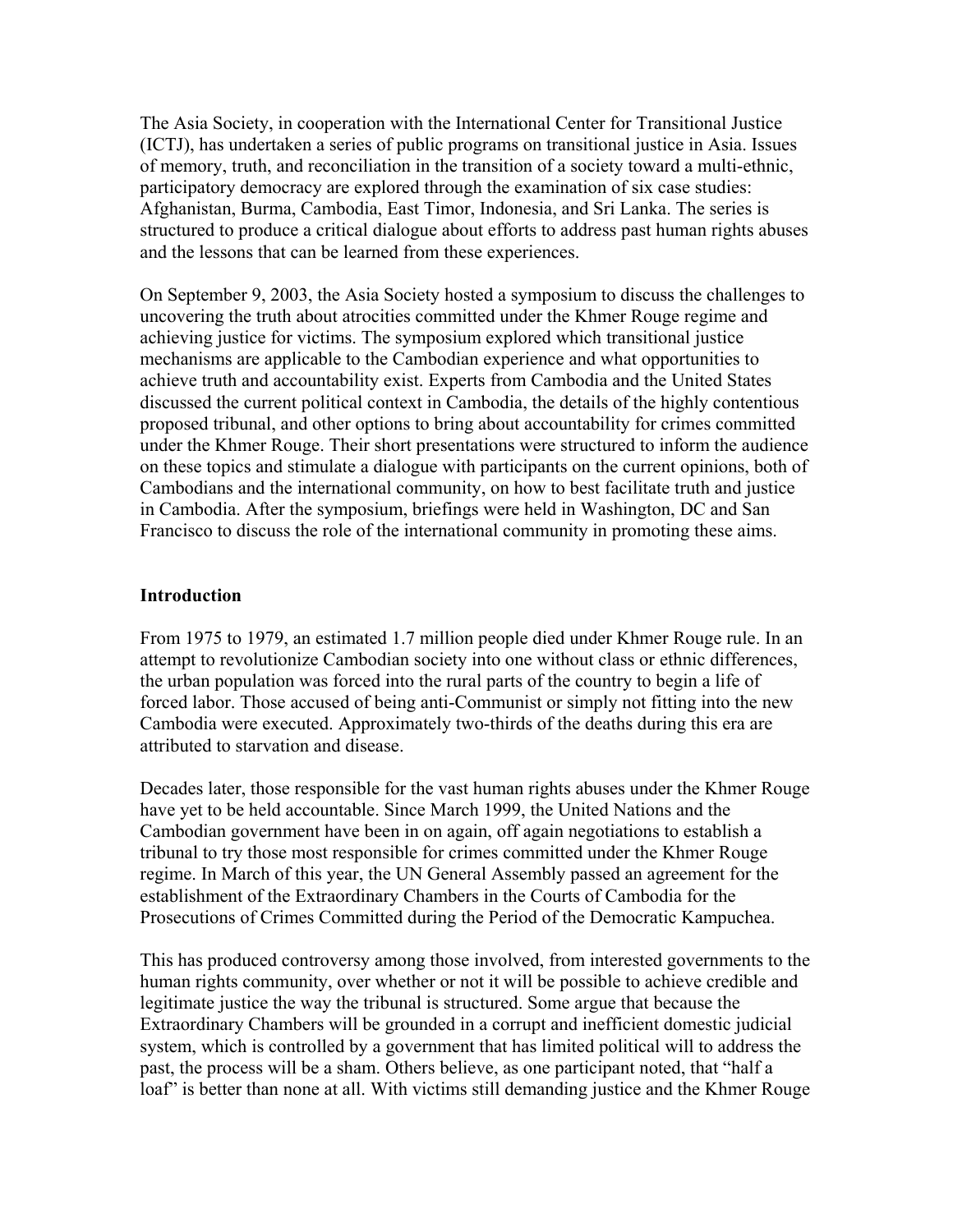leaders getting older, the need to establish even a minimal level of justice is crucial and therefore the tribunal should be supported. However, as one participant concluded, as decimated as Cambodia is by its legacy of abuse, a much more holistic approach is necessary to recover and restore society.

#### **Panel I: Political Context for Transitional Justice**

The first panel was meant to set the stage for the rest of the symposium by taking a critical look at the background to the establishment of the agreement on the Extraordinary Chambers and the political context within which this and other transitional justice mechanisms might take place. Experts outlined the state of human rights in Cambodia today, focusing on the role of both the government and nongovernmental organizations (NGOs). Discussion in this panel centered largely on the condition of Cambodia's judiciary and the subsequent challenges in seeking to achieve accountability for human rights abuses.

#### *State of Democracy in Cambodia*

With the agreement between the United Nations and the government of Cambodia on the establishment of a tribunal to try those most responsible for crimes during the Khmer Rouge regime, one of the most critical issues is the political context in which these trials and other mechanisms to address the past might take place. The success of such efforts is dependent upon the credibility and efficiency of the institutions carrying them out. One of the common themes discussed during this panel was the extent to which democracy in Cambodia is a façade. A participant noted that Cambodia's embrace of "democracy" is to please Western donors. From the outside, Cambodia may seem to have the makings of a democratic nation. Participants noted that the constitution is sound and democratic institutions are allowed to operate. However, in practice Cambodia's democracy is corrupt and easily manipulated.

One of the symptoms of this flawed system is the lack of independence among government institutions. The executive branch of government has considerable control over both the legislative and judicial branches. In addition, one participant commented that members of Cambodia's National Assembly act as if they are not accountable to the people, but to their political party leaders. Within this highly politicized environment, opposition parties face ongoing harassment, often at the hands of the police and armed forces. This setting creates numerous challenges to the legitimacy of any transitional justice initiative in which the government is involved.

## *State of Legal System in Cambodia*

Because the agreement necessitates that the tribunal be rooted in Cambodia's legal system, many of the Symposium participants addressed the capacity of the judiciary. In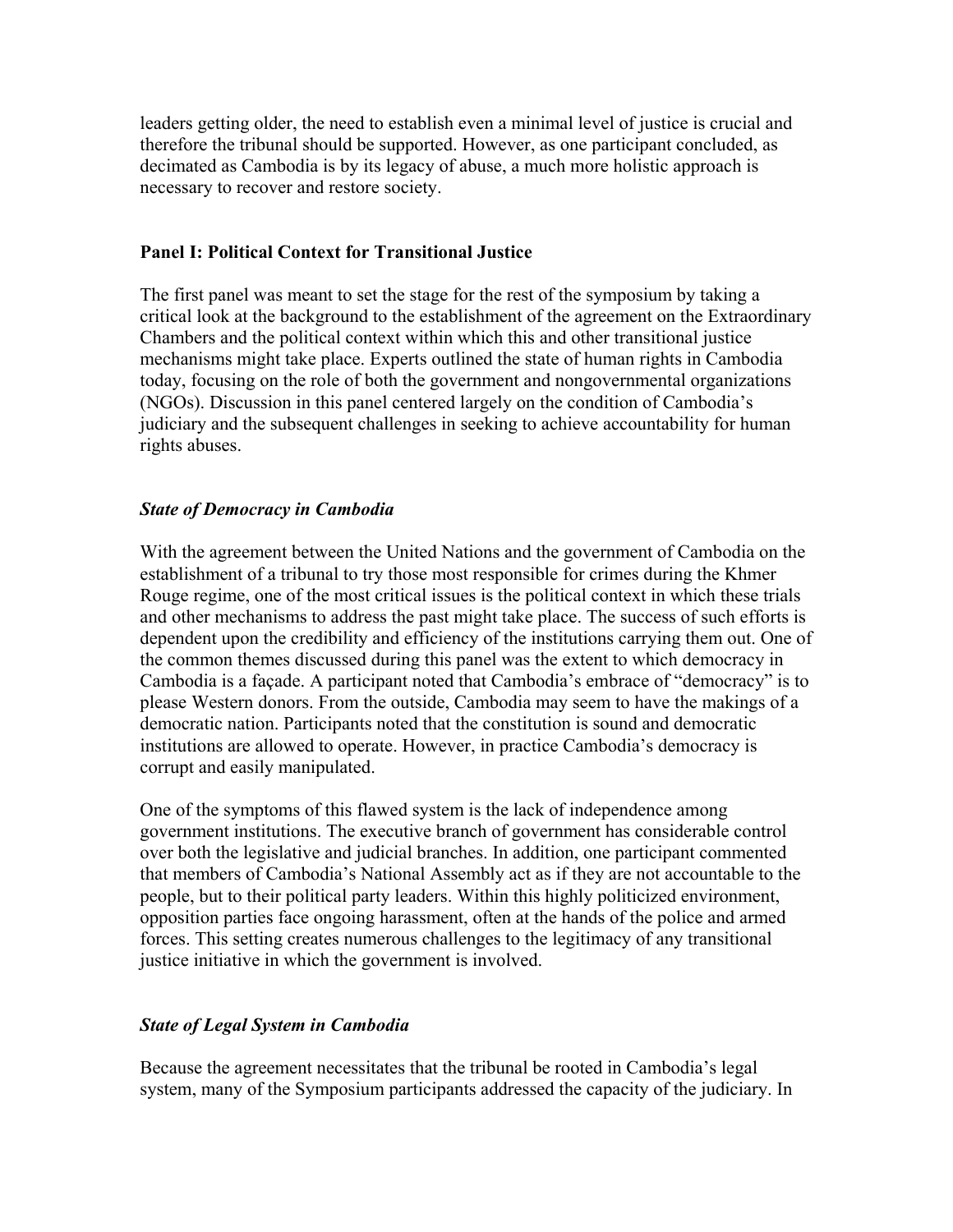addition to having credibility issues, the judicial system is incompetent. A participant noted that the Supreme Council of Magistry, a constitutional body that can take disciplinary actions against judges and prosecutors, is in dire need of reform. The Khmer Rouge's systematic destruction of Cambodia's professional class had a severe impact on the capacity of the legal system. A participant stated that only ten law students and legal professionals survived their regime. Participants noted that vast corruption and a lack of independent legal professionals hindered the capacity of a tribunal to be conducted in a fair and credible manner.

Participants also discussed the weakness of Cambodian law. The new penal and criminal procedure codes have yet to be adopted, resulting in domestic laws that do not conform to international standards. Participants mentioned that the absence of laws on criminal defense and evidence creates problems for the operation of a tribunal. Despite the ratification of most international human rights treaties, they are not enforced. The government has established human rights commissions; however, like other institutions, they are not independent and have failed to promote or protect human rights standards.

#### *State of Civil Society in Cambodia*

While institutions, such as the media and non-governmental organizations (NGOs), are allowed to operate, the government restricts their activities. Participants discussed that the print media is free from government control; however, this outlet does not reach many of the 80% of Cambodians living in the countryside. In addition, many Cambodians are illiterate so they are forced to rely on radio for information. However, most radio stations are state-controlled, and the broadcasts of only a few independent stations reach the countryside.

The government utilized similar tactics to control the influence of NGOs. While a significant number of NGOs are allowed to exist, an increasing number of them are associated with the government. Participants acknowledged that these "government NGOs" have been created to discredit the work of legitimate organizations. The public is not sure which NGOs can be trusted and which are merely appendages of Prime Minister Hun Sen's government. In addition, the government has attempted to influence the work of independent NGOs by introducing draft legislation to regulate their activities.

#### *Culture of Impunity in Cambodia*

A consequence of this façade has been a systemic lack of trust among the public in their democratic institutions. Several participants mentioned that impunity is rampant, as crimes such as the expropriation of people's land, torture, and killings frequently go unpunished. One participant argued that the subsequent disrespect for the rule of law has resulted in individuals settling local level disputes through violence. While this distrust is symptomatic of the current state of Cambodia's democracy, participants were clear in connecting it to the culture created under Khmer Rouge rule. During this time, society's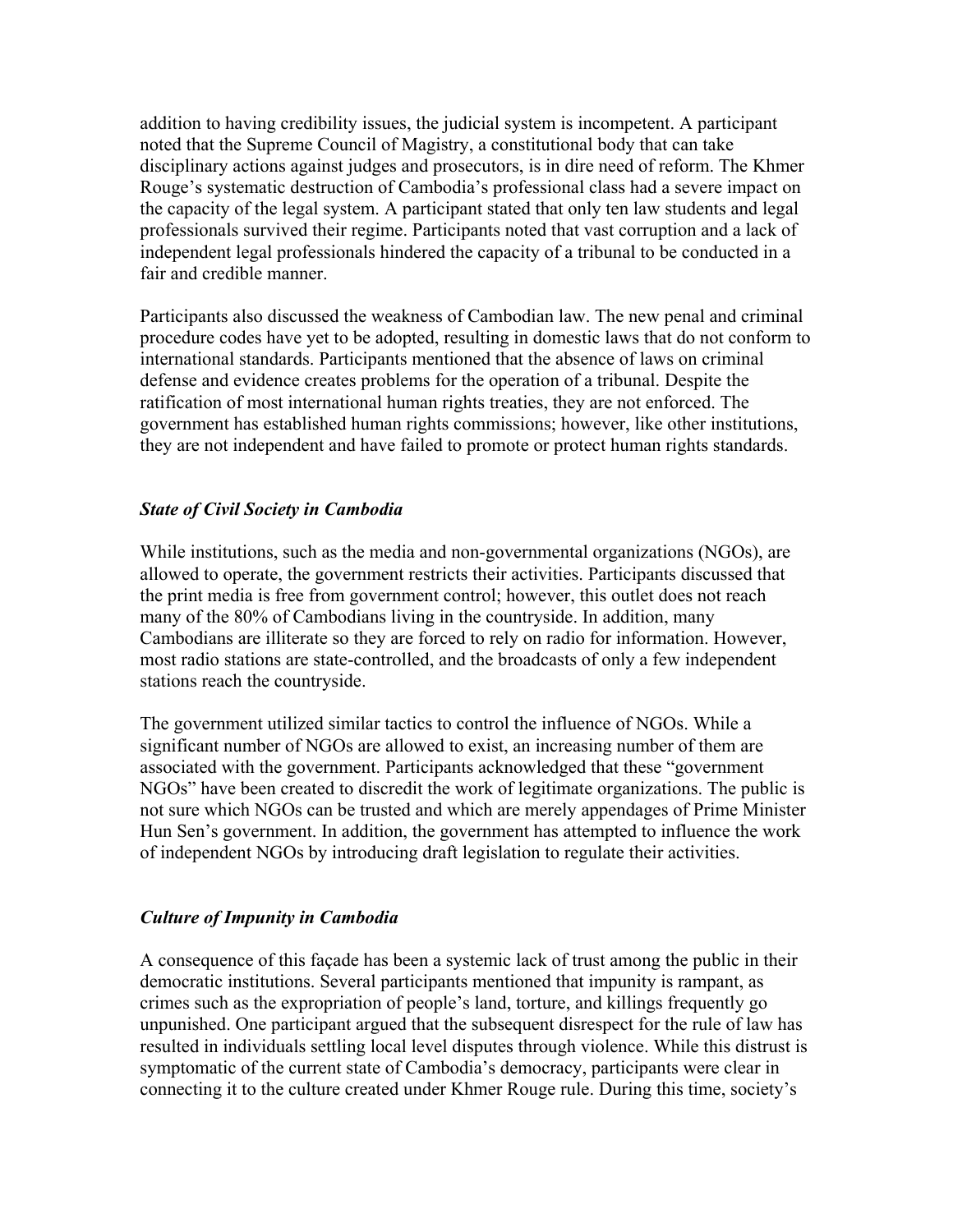faith in public institutions eroded. Even since the fall of this regime, Cambodians have not seen people held accountable for ordinary crimes, much less for serious violations of human rights. This history of impunity merely reinforces the lack of trust in the government to fulfill its obligations to its citizens.

#### *Continuing State of Transition in Cambodia*

One theme mentioned during this panel, and also echoed throughout the symposium, was Cambodia's continuing state of transition. Several participants acknowledged that the decades of political change since the Khmer Rouge era have imprinted a sense of impermanence on Cambodian society. One participant discussed the half dozen political contexts, since the overthrow of the Khmer Rouge, in which efforts to pursue accountability have been placed. During the six months after the regime fell, there was confusion as to whether or not the Khmer Rouge was in exile. Decree Law Number 1 was introduced, laying the basis for a tribunal to try Pol Pot and Ieng Sary for the crime of genocide. The trial took place without them and they were convicted in abstentia. While this tribunal had no legal foundation or international support, it was considered important within Cambodia in acknowledging the horrific crimes that had taken place.

From 1979 to 1989, the political context shifted as the UN recognized the Khmer Rouge's participation in Cambodia's coalition government. At this point, both international and domestic political attention shifted away from Cambodia's legacy of abuse. However, individuals and NGOs began to focus on exploring the crimes committed by the Khmer Rouge. Efforts were made to push for accountability before the International Court of Justice, but UN member states were for the most part unresponsive. The participant noted that the 1991 Paris Peace Accords, which officially recognized the Khmer Rouge as part of the government, shut down any formal avenues to pursue transitional justice mechanisms. It was not until the Khmer Rouge withdrew from the 1993 elections that a space opened up to discuss what types of mechanisms might be relevant. The United States Congress passed the 1994 Cambodian Genocide Justice Act, Yale University established its Cambodian Genocide Program, and NGOs began conversing with the United Nations. This attention intensified with the collapse of the Khmer Rouge in 1996, which was prompted by the amnesty given to Ieng Sary. The defection of one leader after another allowed the former Khmer Rouge members to be incorporated into Cambodia's new government and society.

The participant argued that this is the political context in which Cambodia finds itself today. The former leaders are spread throughout Cambodian society, and since most defected, there is a perception that the struggle against the Khmer Rouge is over. Another participant noted that after Prime Ministers Hun Sen and Prince Ranariddh sent their 1997 letter to the UN asking for assistance in holding accountable those responsible for genocide and crimes against humanity during the time of the Khmer Rouge, the government quickly began making excuses as to why an exploration of the past would be harmful to society. These continually changing contexts, influenced by both domestic and international politics, have undermined the faith of Cambodians in efforts to deal with the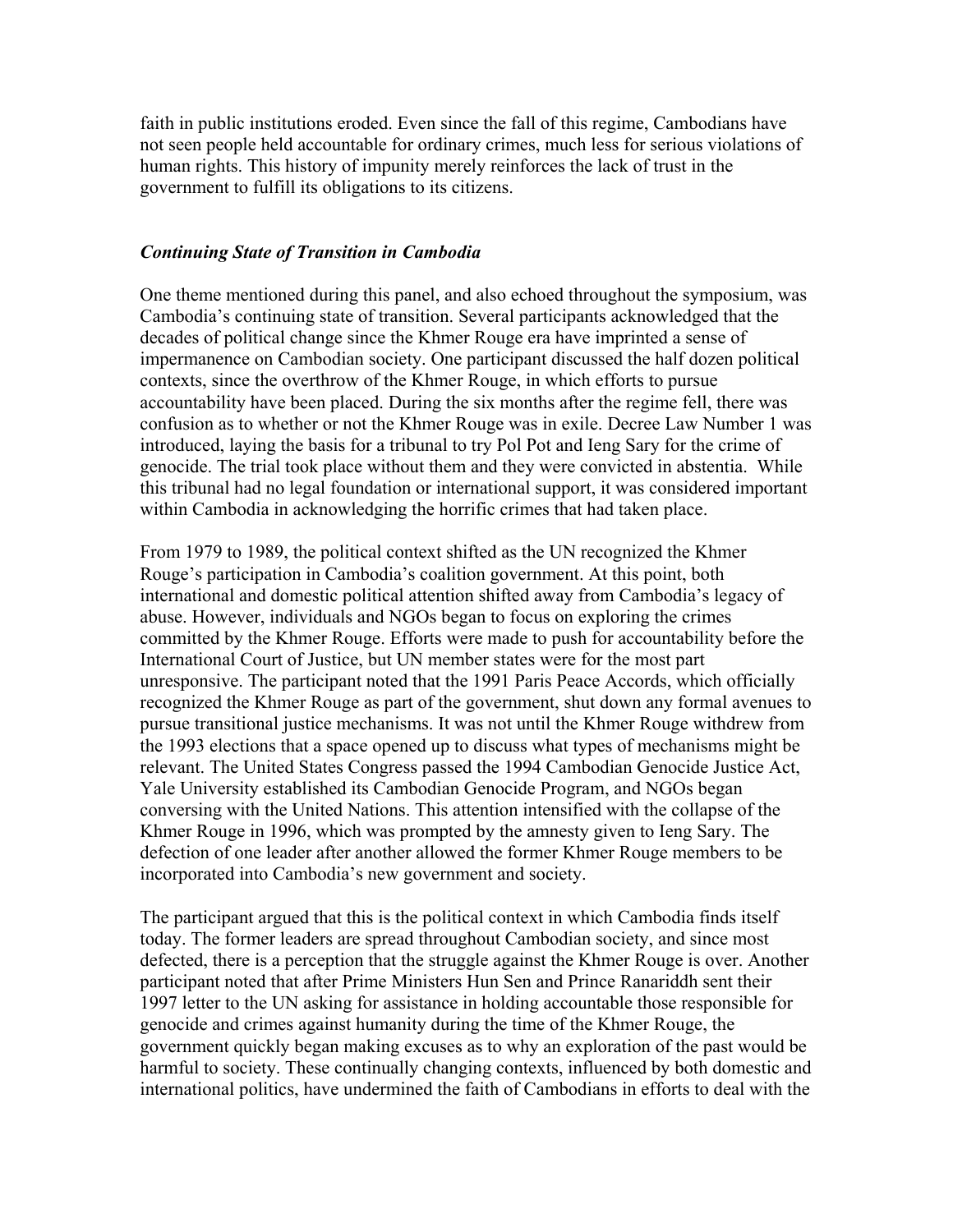country's legacy of abuse. There is little belief in the possibility of sustainable change to a society that has been considered broken for decades.

#### **Panel 2: Details of the Cambodian Extraordinary Chambers**

While some of the time during this panel was used to discuss the details of the agreement for the Extraordinary Chambers, most of the discussion focused around various conflicting perspectives on the tribunal's effectiveness and impact. Several of the Symposium participants did briefly outline the long road traveled by the Cambodian government and UN in their efforts to reach an agreement on the Extraordinary Chambers.

#### *Background to the Extraordinary Chambers*

In January 2001, after years of negotiations, the Cambodian National Assembly passed the law on the Establishment of the Extrarodinary Chambers in the Courts of Cambodia. The UN abruptly withdrew from the process in February 2002, stating that further negotiations with the Cambodian government were not likely to breach the impasse that had been reached. As a mandate was politically impossible to obtain in the Security Council, the General Assembly took charge of the process and requested discussion be resumed with the Cambodian government. In May 2003, the General Assembly approved an agreement with Cambodia to establish the extraordinary chambers.

A few participants highlighted the key aspects of the agreement. The tribunal is to bring to trial senior leaders of the Democratic of Kampuchea and those persons responsible for most serious crimes during April 17, 1975 to January 6, 1979. Different from the current law that calls for three trial chambers, the agreement outlines only a Court of  $1<sup>st</sup>$  Instance and Supreme Court. The majority standing of Cambodian judges, which was considered one of the most controversial compromises made by the UN, remains. These judges will be appointed by Cambodia's Supreme Council of Magistry, which will also appoint the foreign judges from a UN list of nominated candidates. To counter the compromise on the balance of judges, it is still necessary to have a supramajority vote in order to reach a decision. One participant noted that a positive compromise included in this agreement was the decision that the Extraordinary Chambers will decide on the issue of Ieng Sary's pardon.

## *Cambodian Perspectives on the Extraordinary Chambers*

During the symposium, an observation was made by several of the participants regarding the lack of Cambodian voices in the process of setting up the tribunal. The negotiations that took place between the Cambodian government and UN since March 1999 were dominated by the agendas of Cambodian officials and foreigners. Public opinion and the view of Cambodian NGOs did not figure prominently into the debate on how the tribunal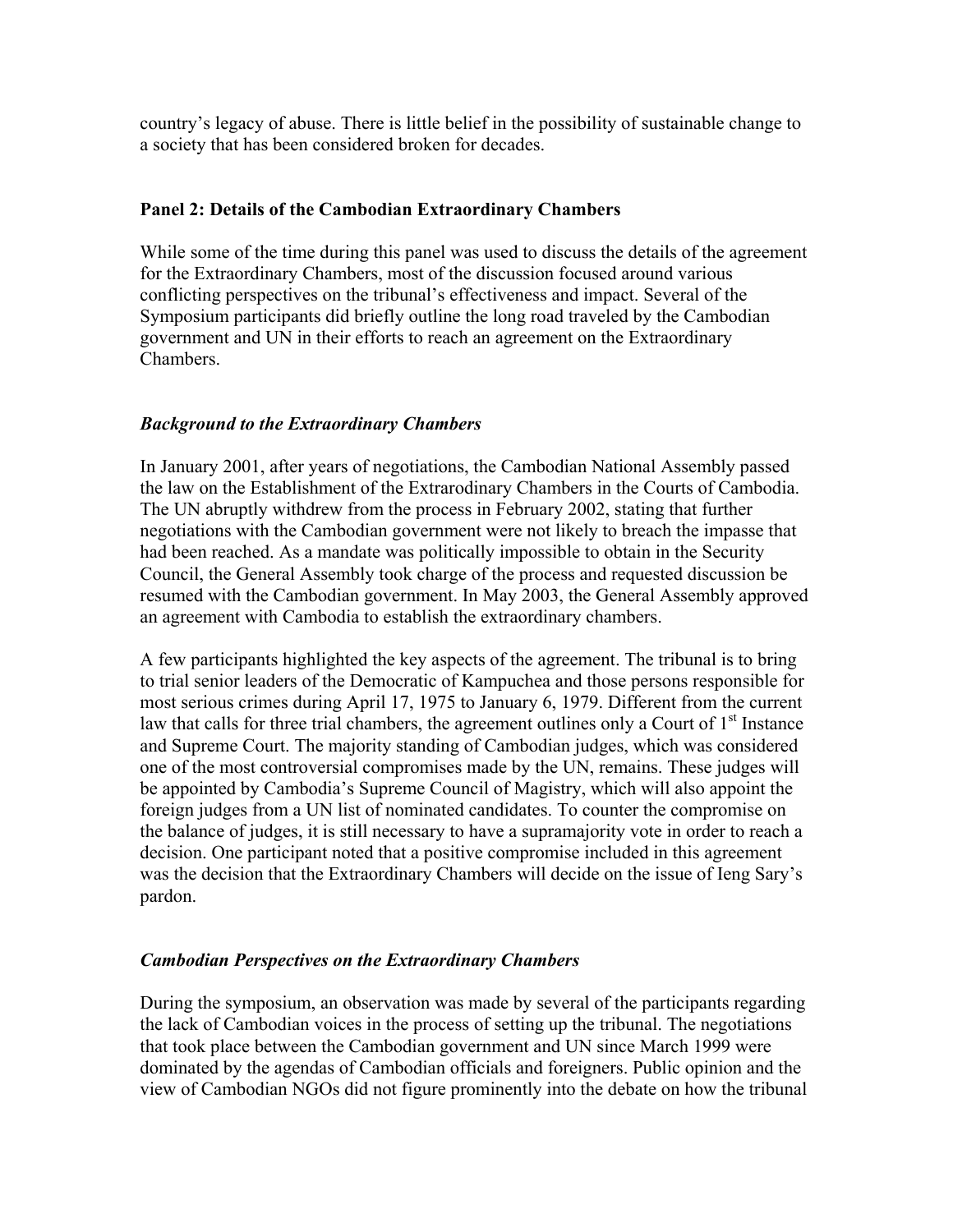should be structured. Several participants from Cambodia's civil society expressed frustration over their lack of influence during the process. One participant used the example of the UN negotiation team's initial trips to Cambodia to discuss the tribunal. Until civil society requested otherwise, the negotiation team met with the government first and then NGOs. Despite the team spending a large portion of its time with these organizations, activists held the impression that these meetings were simply to inform them of compromises reached with the government, rather than an opportunity to take advantage of civil society's insight into the possible obstacles posed by Cambodia's legal system.

# *Expectations of the Extraordinary Chambers*

The Symposium offered an opportunity to begin rectifying this imbalance of voices heard in the debate surrounding the tribunal. Members of Cambodian civil society put forward a range of objectives they hope the tribunal would achieve.

- Create justice for victims by holding perpetrators accountable
- Provide an explanation as to why the Khmer Rouge leaders killed their own people
- Function as a deterrent for future leaders throughout the world
- Catalyze the healing of Cambodian society from the psychological trauma inflicted during the Khmer Rouge era
- Serve as a model in reforming Cambodia's legal system

Members of civil society also explained requirements the tribunal must fulfill in order to be effective. Cambodians must see the tribunal as being independent and powerful. Without garnering the respect of the public and other institutions, its operations will be crippled. One participant used the example of court orders to be carried out by a police force already rampant with corruption. If the authority of the tribunal is not respected, it is unlikely that the police will carry out tribunal orders to seize documents or arrest suspects.

## *Proposed Changes to the Extraordinary Chambers*

Cambodian participants mentioned several changes to the Memorandum of Understanding (MOU) that are necessary for the tribunal to be legitimate. Securing competent prosecutors and judges is vital to the tribunal's effectiveness, but so is its investigative capacity. A participant argued that the tribunal must not depend upon the police for investigations. The MOU needs to address the inadequacies of the Cambodian system by ensuring that the tribunal be equipped with a credible investigative capacity. The protection of witnesses and suspects also needs to be made explicit in the MOU. Another concern of the participants was the rights of the accused. In Cambodian law, within which the extraordinary chambers are to operate, foreign lawyers are not allowed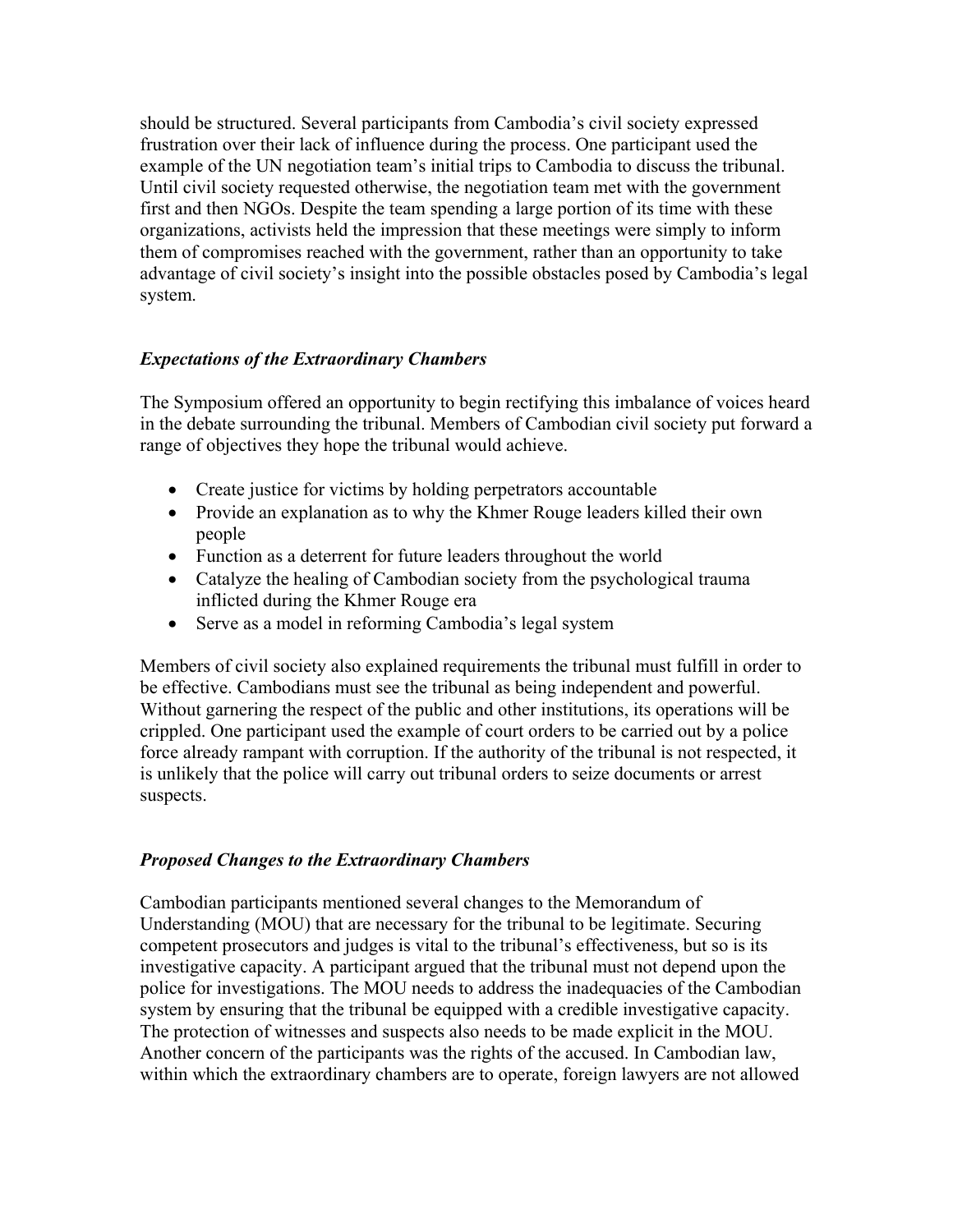to represent suspects. The participant argued that the MOU allows for foreign defense counsel and that this discrepancy needs to be resolved.

Civil society members also outlined their recommendations for the court proceeding. After all judges are appointed, a special court procedure should be created for the tribunal. An evidence code must be drafted and all provisions must meet international standards. In addition, a participant suggested that the tribunal's rules and regulations be open to public opinion.

## *Possible Impact of the Tribunal*

Much of the time during this panel was used to discuss the impact of the tribunal on Cambodians. Participants offered differing opinions on the importance of historical memory in Cambodia. One participant argued that unlike the experience of other countries, Cambodia's legacy of abuse lacks immediacy. Due to the decades that have passed since the Khmer Rouge regime, many Cambodians have moved on. The participant argued that ordinary Cambodians are more concerned with the impunity they face daily, than with the lack of accountability for crimes suffered decades ago. The struggle to survive poverty and constant political intimidation has left Cambodians indifferent to political developments. While other participants acknowledged this situation, they argued that historical memory is important to Cambodian society. While the tribunal may not directly address these immediate needs, the justice it could bring is important to the healing process and to efforts to begin addressing the current culture of impunity.

## *Effectiveness of a Mixed Tribunal*

Another issue of debate was the effectiveness of a mixed tribunal in the Cambodian context. While this issue has dominated the international discussions on the Extraordinary Chambers, Cambodian participants largely raised this issue. One participant argued that the government's primary objective was to avoid establishing a tribunal. The government's second option was to push for a mixed tribunal, because it could be manipulated. A participant mentioned a 1999 study done by Cambodian civil society in which approximately 84,000 Cambodians voiced their preference for an international tribunal. While many of these individuals did not fully understand what an international tribunal was, they were certain that they did not trust their own judicial system to hold fair and effective trials. Participants noted that an international tribunal would ensure adherence to international law and would also avoid certain logistical concerns, such as witness safety. However, despite their objections to a mixed tribunal and belief that the current structure of the Extraordinary Chambers could not achieve justice, participants emphasized that effort should be made to bolster its capacity.

One participant agreed that the current structure of the tribunal is deeply flawed, but argued that a purely international tribunal would have had little impact on Cambodian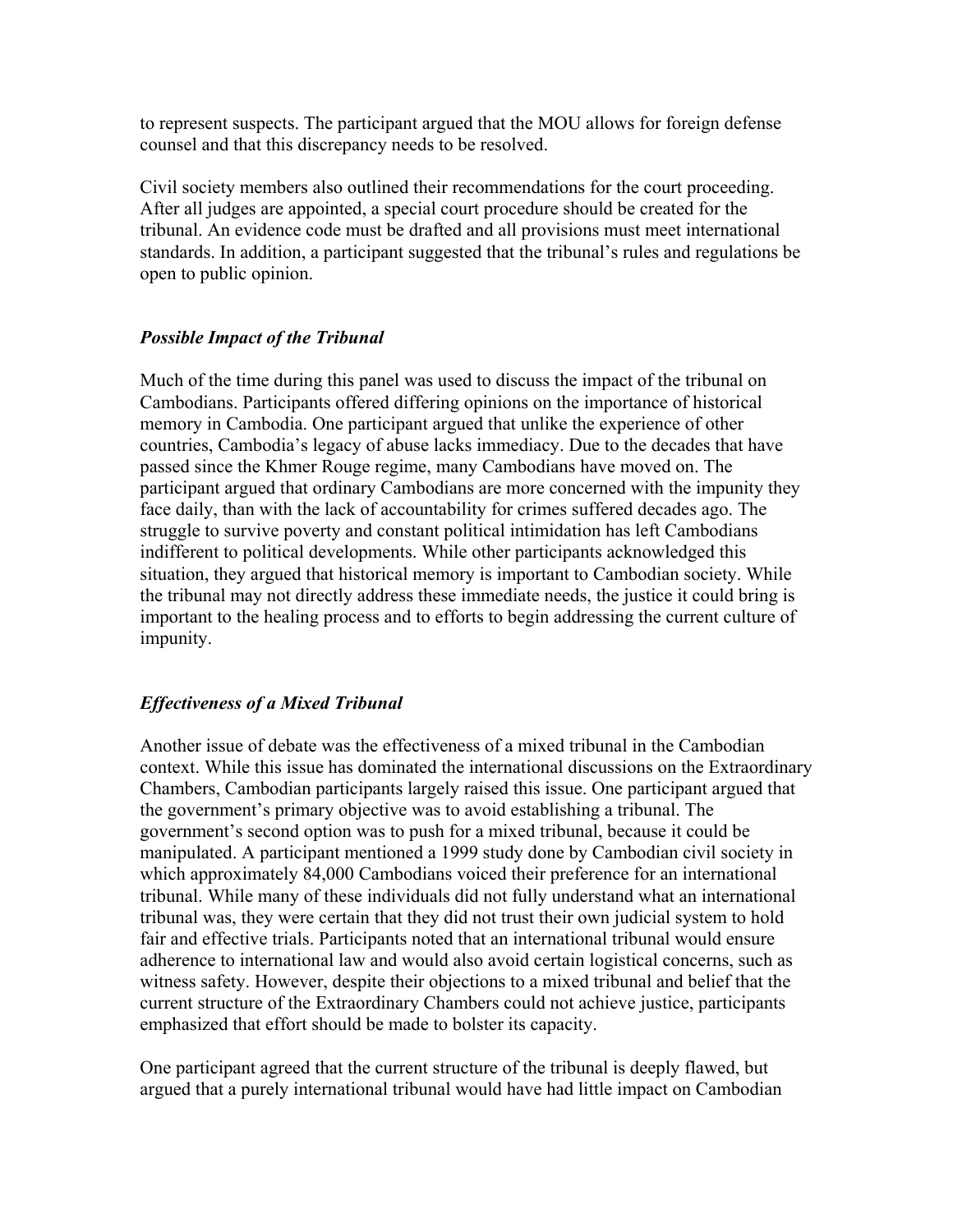society. The physical distance created by holding trials outside of Cambodia would obstruct the dispensed justice from registering on the psyche of Cambodians. With the tribunal occurring elsewhere, local perspective on the issues being addressed would be lost, as the trials would be framed through an international point of view. However, while Cambodian involvement is necessary to impact society, the current structure allows for too much government control. While the participant argued the appropriateness of a mixed tribunal, he asserted that the Extraordinary Chambers would still not make a difference.

#### *"Imperfect Justice" vs. Tainted Justice*

The varying opinions within the human rights community over how to respond to the flawed structure of the tribunal were discussed during this panel. Some participants argued that imperfect justice is better than no justice at all. The Khmer Rouge leaders are getting older and any further delay in establishing a tribunal may result in the chief perpetrators not living long enough to be held legally responsible. Since the victims of this regime are still demanding justice and the Cambodian government has agreed upon the tribunal, participants argued that the Extraordinary Chambers should be supported to maximize their potential at distributing justice. These individuals contend that even imperfect justice will help heal Cambodian society. Other participants argued that the compromises made by the UN have resulted in a tribunal that will be a sham no matter what assistance is given; and therefore, human rights organizations should not risk their credibility or resources on the process.

The difference between these two camps seems to stem from a disagreement over where one draws the line of what is acceptable justice. For some, the whole process is beyond repair because it is rooted in the Cambodian judicial system. In the minds of some participants, the corruption of this system and the government's historical lack of political will to prosecute former Khmer Rouge leaders taints the trials before they have begun. However, one participant countered that the lack of willingness on the part of international actors to engage with the tribunal is entrenched in views of how the tribunal should have been set up, rather than its current structure. In this argument, there is a line that can be crossed to make the process too corrupt, but that has yet to have happened.

## *Engaging with the Tribunal*

Those participants supporting the tribunal argued that the international community must constructively engage with the tribunal to try and achieve the best possible scenario. One participant noted that negotiations for the tribunal were driven by the desire to achieve justice with the knowledge that the Cambodian legal system was inefficient. The goal of creating a means by which the Khmer Rouge leaders could be tried was achieved, but it required accepting a "lesser justice". The participant argued that the tribunal should not be dismissed based upon assumptions, such as the belief that credible Cambodian judges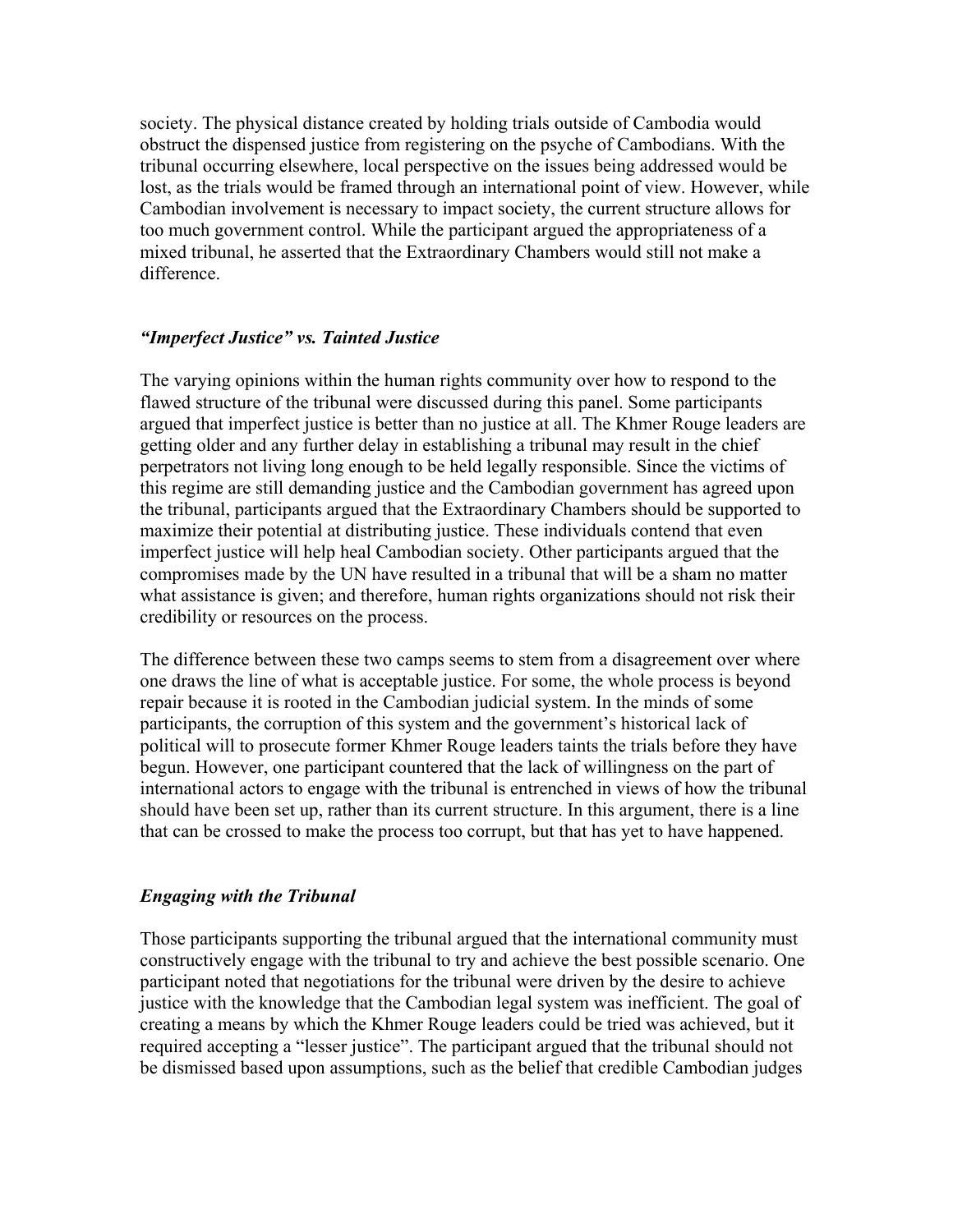will not be found. The best way to proceed is for continual pressure to be applied on the Cambodian government to hold up their end of the agreement.

#### *International Pressure*

It was argued that the onus for this task falls on the international community. The law allows international players to guide the process to an extraordinary degree. An investigation can only be shut down by a supramajority vote, limiting the power of Cambodian judges and prosecutors to manipulate the court. However, this requires the astute participation of the international judges and prosecutors. Participants discussed that the selection of jurists was a critical variable in the tribunal's success. The Secretary-General must nominate credible international candidates who are willing to be the voice of dissent. To ensure quality Cambodian candidates, international pressure must be placed on the Cambodians to select individuals whose integrity is sound.

The discussion stressed that pressure must be used constructively and not simply delay the process. With this in mind, a participant stressed that international players must impress upon the Cambodian government that the Secretary-General's list of judges is not open for discussion. Likewise, it must be made clear that the list put forth by the Cambodian government will be heavily scrutinized and that financial support will be used to influence the list of the tribunal's personnel. A participant argued that this type of engagement requires a "daily doggedness" on the part of the UN and key governments. A key to exerting influence over the Cambodian government is the UN's willingness to use the withdrawal clause included in the agreement. Participants argued that the UN must be prepared to walk away from its involvement in the Extraordinary Chambers should the process become tainted.

Some of the Cambodian participants echoed calls for the UN to apply pressure on the Cambodian government. It was discussed that certain provisions need to be added to the MOU to ensure adequate investigative capacity and the rights of the accused. Participants argued that if the existing law goes unchanged, it is likely that the UN will eventually be forced to withdraw from the process. Without international pressure, the government would continue to ignore civil society's concerns about the tribunal meeting international fair trial standards. Participants agreed that they would apply pressure on the government to modify the MOU and lobby the international community to do the same.

## *Role of Member States and Donors*

A few participants asserted that the UN did not have as much power to influence the proceedings as others assumed. The political will of the UN to be a strict taskmaster with the Cambodian government is only as strong as that of its members. A participant argued that the UN has no leverage with the Cambodian government now that the negotiations are done and the agreement finalized. Because funding for the tribunal is based on voluntary contributions, the Secretariat has little power to exert financial pressure. If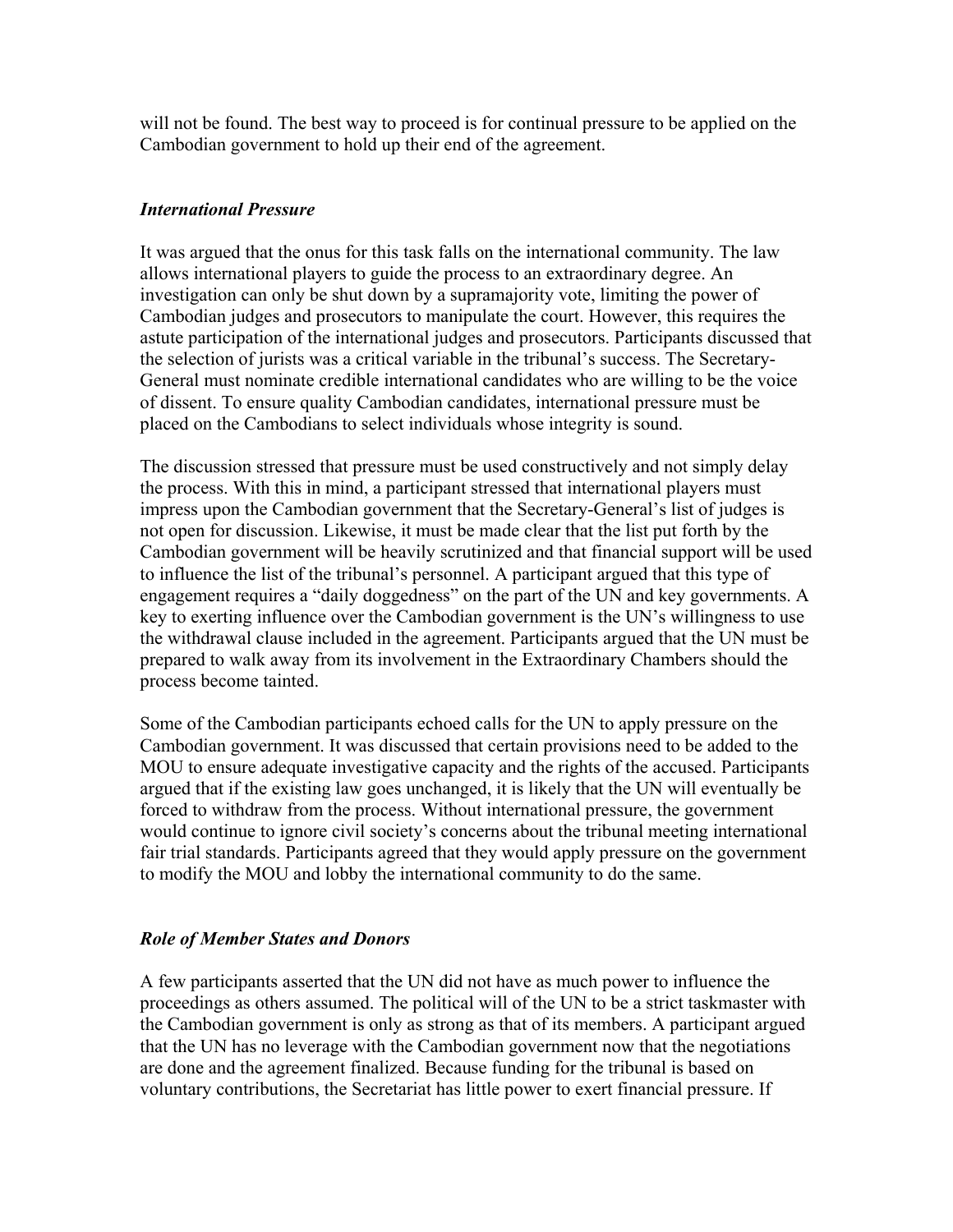interested states want to proceed with the tribunal and are willing to fund it, the UN's involvement will continue. One participant countered that countries that have played a role in the negotiations will not continue to engage with the process if the Cambodian government does not act in good faith. In particular, the U.S. Congress will pressure the Administration to ensure that financial support is not being provided to a publicly endorsed process that is corrupt.

Several participants did stress the importance of international donor pressure. They argued that the Cambodian government is very sensitive to how they are perceived in the international arena and depend heavily on foreign aid. Participants asserted that these donor countries should use this dependence to exert influence over the government's participation over the tribunal.

#### *Why Not to Engage with the Tribunal*

In contrast to these arguments, some of the participants felt that resources should not be wasted on assisting the Extraordinary Chambers to achieve imperfect justice. The tribunal's foundation in a domestic judicial system that lacks capacity, both in terms of resources and laws, makes many participants skeptical about its chances to deliver credible justice. In addition to these technical concerns, there is little political will on the part of the government to try former members of the Khmer Rouge. Many of these cadres hold positions in government and still wield a great deal of power. The majority status of the Cambodian judges and significant powers invested in the Cambodian prosecutor increase the influence the government will be able to exert over the Extraordinary Chambers. Participants argued that it is pointless to constructively engage in a process that will undoubtedly reach outcomes based not on laws and evidence, but on a "politically pre-arranged script".

Since it is envisioned that the government will continue to try and manipulate this process, the chances for success are marginal. Some participants argued that if the trials are perceived as being influenced by the government, their impact will do more harm than good. Cambodians will continue to lose faith in official efforts to end impunity. One participant noted that the crimes of the Khmer Rouge are so horrific that the international community should have adhered to higher standards and not compromised in order to achieve a small amount of justice. The message sent to Cambodians and the rest of the world is that the government has the ability to bend the international community to its will. As the government has used its democratic image to procure aid, so will it use the façade of its pursuit of justice.

#### **Panel 3: Other Transitional Justice Options for Cambodia**

Among those who disagreed over whether or not to engage with the tribunal process, there was a consensus that the Extraordinary Chambers were only one aspect in the quest for justice in Cambodia. This panel focused on other efforts to bring about truth and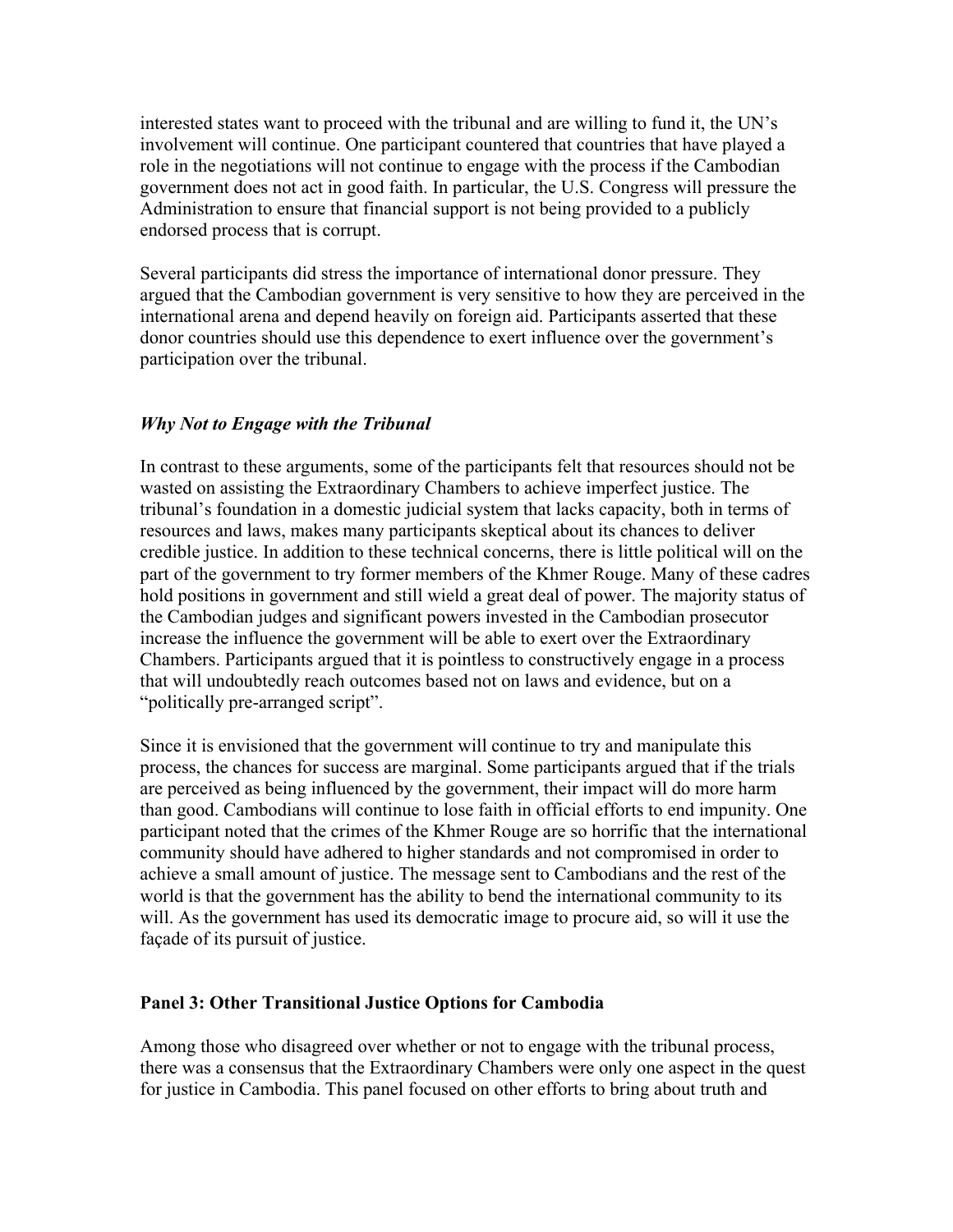accountability in a country decimated by the Khmer Rouge rule and continuous political transitions. Symposium participants agreed that a holistic approach was needed to restore Cambodian society and bring about a fuller measure of justice.

Participants discussed that even if the tribunal is successful, there will still be dissatisfaction within society. Because of its temporal and personal jurisdictions, the Extraordinary Chambers are meant to try only a handful of perpetrators, leaving a larger category of Khmer Rouge suspects untouched. One participant noted that victims still live among former Khmer Rouge, many of who hold positions of power at the village level, and that these cleavages must be addressed. For this participant, the issue is not only about justice, but also about promoting healing among the numerous divisions in Cambodian society. Therefore, a more complex formula of measures is necessary to address Cambodia's legacy of abuse.

One participant listed the factors that have made other societies conducive to dealing with their past in a robust way:

- Political will to honestly confront a country's legacy of abuse;
- A strong legal system;
- Technical skill and experience in dealing with large scale human rights abuses; and
- A strong civil society.

Unfortunately, Cambodia seems to be lacking of all these. Compared with Argentina and Chile, where there is a resurgence to deal with the past, the Cambodian government has proven to lack political will in confronting past human rights abuses. Because of the vast destruction caused by the Khmer Rouge, the technical ability of Cambodians is limited. And unlike Peru, in which the establishment of a truth commission was driven by local NGOs, government repression has kept civil society weak.

Symposium participants focused on how to create sustainable initiatives aimed at achieving civil society's checklist of objectives – truth, justice, deterrence, reform, and healing – in such an inhospitable environment. Several key ideas were debated during this panel.

# • *Strengthening Civil Society: Building Networks & Increasing Capacity*

One participant noted that the international community has sent too many mixed signals over the years about its commitment to justice in Cambodia and, therefore, cannot be relied on to provide financial and political capital for initiatives. In order for efforts to be successful, they must be driven by Cambodian civil society. Therefore, an emphasis needs to be placed on building networks in civil society and increasing its capacity.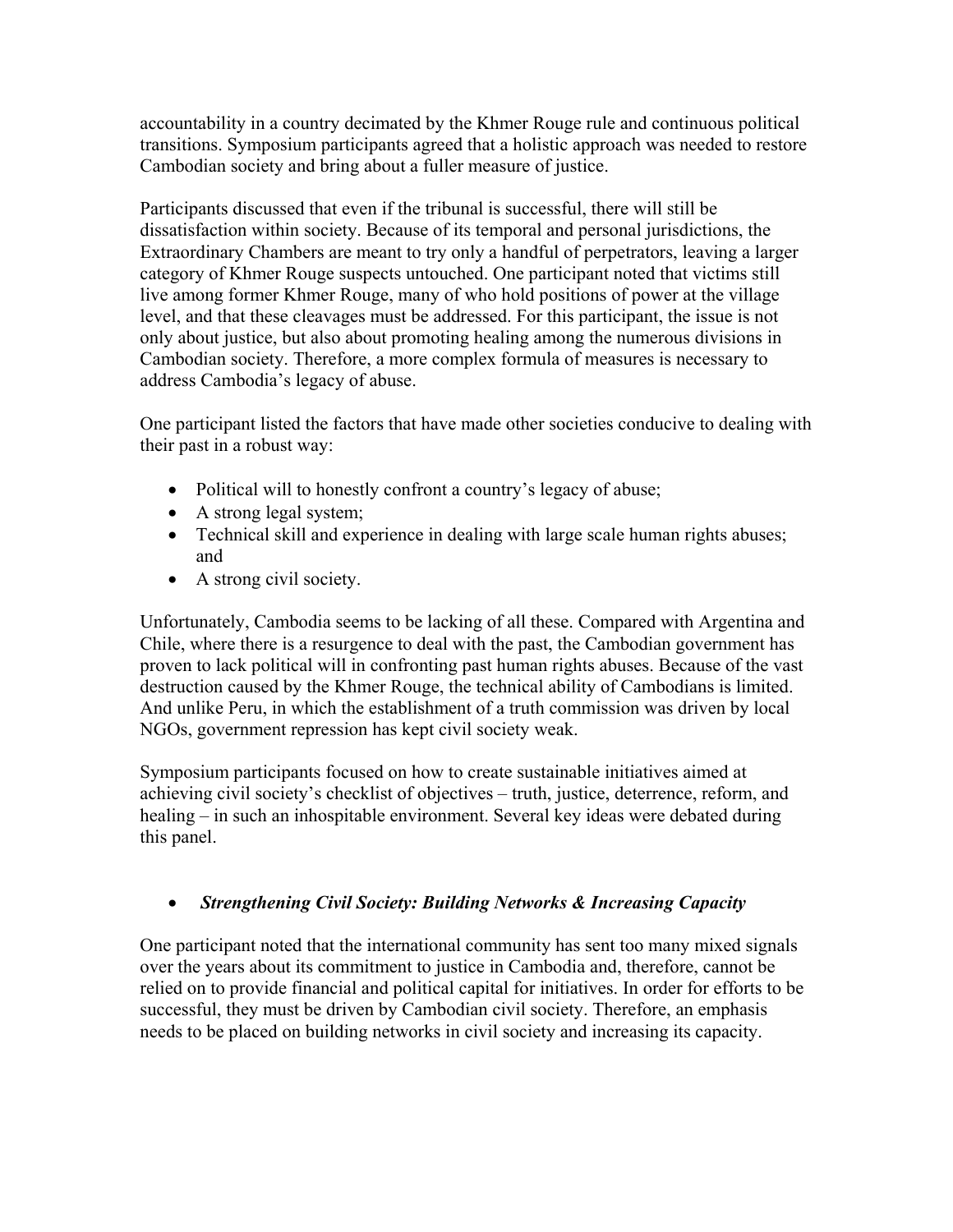# • *Engaging Ordinary Cambodians: A National Consultation Process*

Symposium participants agreed that the public must be involved in the process to address the country's past. One participant suggested a national consultation process to elicit the opinions of Cambodians on truth and justice and to identify their priorities for which measures they would like to see implemented. By having initiatives driven by civil society and the public, participants hoped that the politicization that has caused past efforts to fail could be avoided.

# • *Mobilizing Cambodian Society: Keeping the Public Informed & Using Media*

In addition, participants agreed that a vital aspect of a transitional justice strategy is the mobilization of society around these issues that goes beyond consultation. One participant emphasized the need for Cambodians to be kept abreast of the tribunal's progress and informed about civil society initiatives. Another mentioned the successful use of the media in other countries, such as Peru and Serbia, to educate and organize the public. It was noted that Cambodian NGOs did broadcast a roundtable discussion about the tribunal in hopes of stimulating discussion among the wider public. Another participant remarked that it was hard to imagine grassroots movements capturing people from the villages without the use of media. As part of a larger education and mobilization strategy, ordinary Cambodians need to be given a space where they can express their opinions and share their experiences.

# • *Role of International NGOs: Providing Technical Assistance & Sharing Comparative Experiences*

A participant called for the international community to critically engage with Cambodian civil society on a transitional justice strategy. It was discussed that the role of the international community should be to help build civil society's capacity. A participant suggested that organizations with experience in analyzing flawed justice systems and confronting a government's unwillingness to produce sustainable change should provide advice to local NGOs. In addition, information on the transitional justice measures employed by other countries should be shared widely with Cambodian civil society, so that they might draw on the lessons learned from these experiences.

# • *Collaborating on Advocacy Efforts*

Several participants emphasized the need for better collaboration between domestic and international efforts. In addition to organizing internally, Cambodian civil society needs to work in partnership with international NGOs. Participants acknowledged that transitional justice efforts would be more effective if advocacy strategies were coordinated and information was quickly disseminated among the international and domestic human rights communities.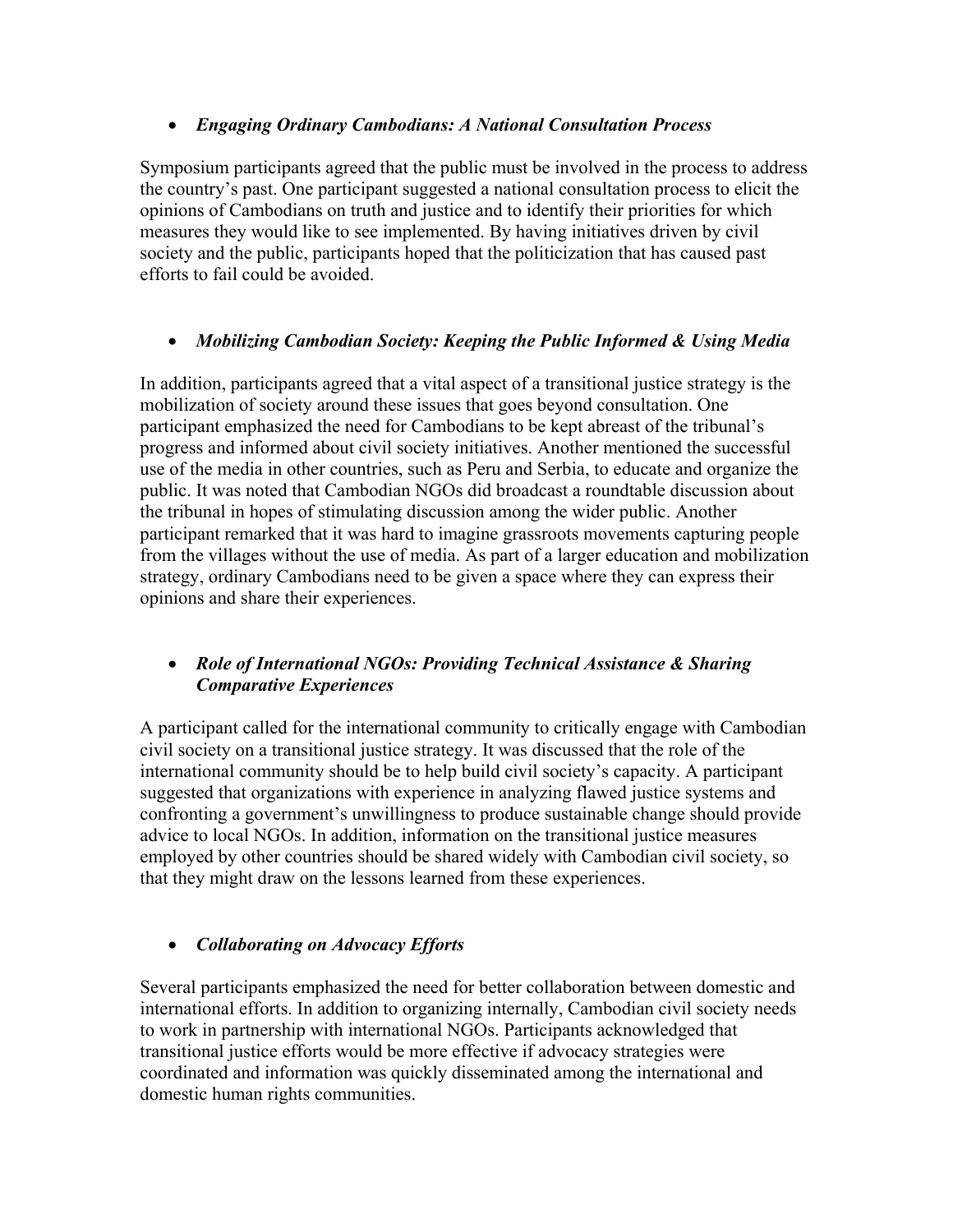# • *Overcoming Challenges to Achieving Accountability: Investigating and Documenting Past Human Rights Abuses*

Given the limitations on accountability created by the current political environment, the panel discussion focused on other efforts that may help overcome these challenges. It was suggested that international and domestic human rights groups work together to investigate and build cases against the Khmer Rouge leaders who are not targeted for prosecution by the Extraordinary Chambers. This will allow the focus to be placed on those who are most responsible for serious violations at all levels of the Khmer Rouge hierarchy, rather than just the upper level officials who have captured domestic and international attention. It was suggested that these investigations could possibly be published as studies. This documentation could also prepare the way for future prosecutions, should the political climate change. This investigative effort is also beneficial in that it communicates to victims that some action is being taken to address the past.

# • *Monitoring the Extraordinary Chambers*

A participant suggested that Cambodian NGOs monitor the proceedings of the Extraordinary Chambers. Analysis could be done on the adherence of the trials to international standards and the procedures of other hybrid and international courts. The idea of linking this monitoring to judicial reform was also raised.

# • *Establishing a Truth Commission*

Finally, several participants mentioned the idea of a truth commission. Members of civil society expressed that they envisioned such an institution dealing with lower level Khmer Rouge. NGOs had been contemplating the idea of a truth commission for a while, but felt it was best to propose it after the Extraordinary Chambers had been established. A participant cautioned that current political dynamics should be taken into account before establishing a truth-telling body. It is difficult to imagine victims or perpetrators wanting to testify publicly while former Khmer Rouge hold positions of power throughout the government. Another participant warned that a truth commission should not be seen as a "catch all" in dealing with the vast number of perpetrators not covered under the tribunal's mandate. It should not be assumed that a truth commission is an appropriate response to a country's legacy of abuse. If one emerged, it would have to be premised on a national consultation process with Cambodians and not pursued simply to please external actors.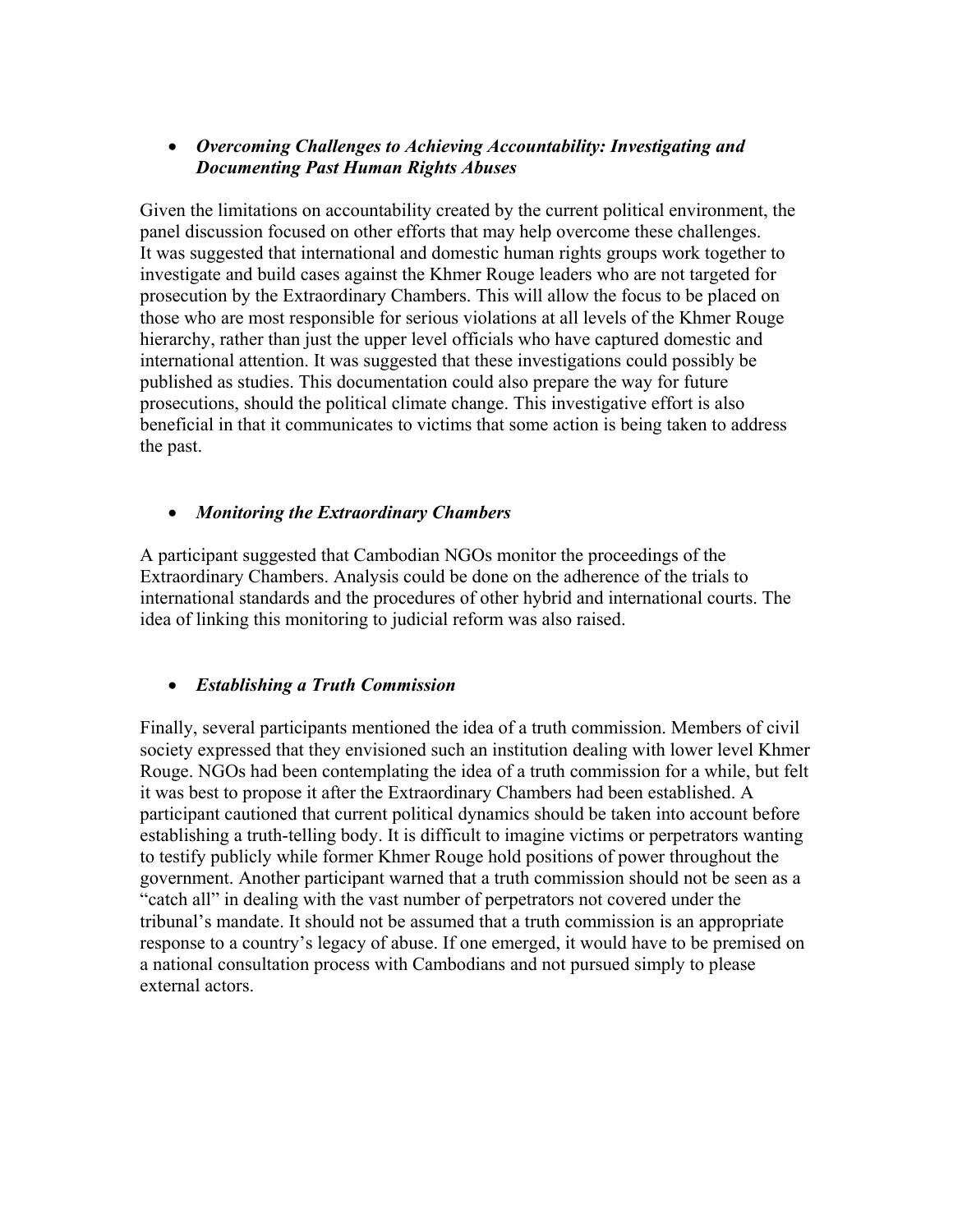## • *Engaging in Reconciliation Efforts*

Another option discussed was that of reconciliation. Several participants commented on how the term has been manipulated by those in power, and subsequently, has negative connotations for many Cambodians. It has often been under the guise of "reconciliation" that former low- and middle-ranking Khmer Rouge leaders have been re-integrated into positions of power. In other cases, one participant observed, victims of current violations are intimidated into "reconciling" with their abuser by unlawfully trading away their rights to prosecution in exchange for a promise to not be victimized again. A participant shared that in East Timor reconciliation efforts have been successful in blending dispute resolution and accountability at the local level. This community process requires a perpetrator to confess his or her actions to the victim and engage in community service. It was expressed that perhaps "reconciliation" can be reclaimed to help heal the divisions within Cambodian society.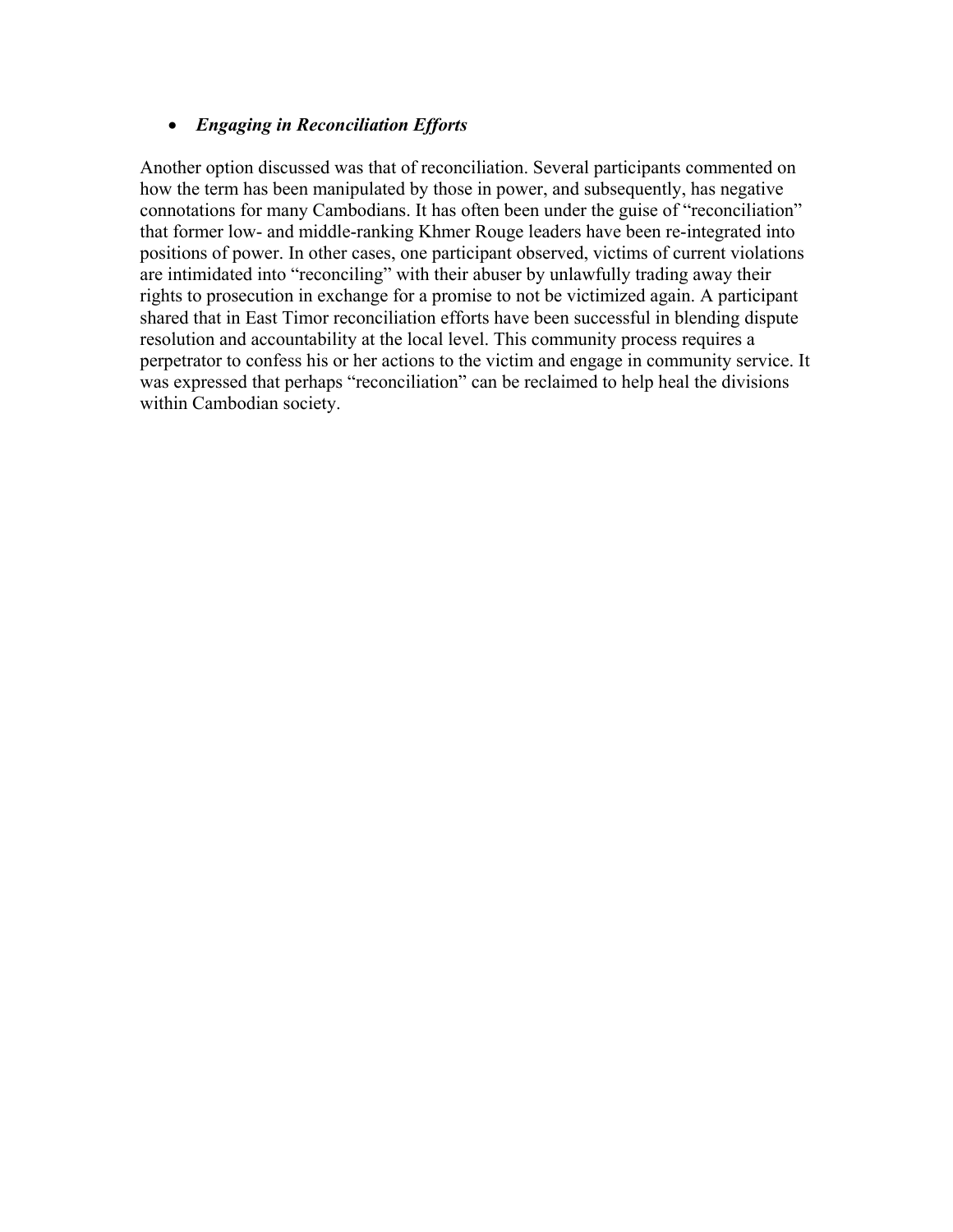

Major funding for this project was provided by the Open Society Institute. The Asia Society gratefully acknowledges its support.

í0. OPEN SOCIETY INSTITUTE

 $\overline{a}$ 

# **Transitional Justice in Cambodia: Challenges and Opportunities**

**Tuesday, September 9, 2003 New York** 

*Co-sponsors: International Center for Transitional Justice* **and** *Human Rights Watch* 

The format of this symposium will be a series of moderated discussions that will include all of the symposium's participants, with initial remarks by a select set of experts to help generate discussion.

| $8:30$ am         | <b>Breakfast</b>                                                                                                                                                                                                                                                                                                                                                                                                                                                                                                                                   |  |  |  |
|-------------------|----------------------------------------------------------------------------------------------------------------------------------------------------------------------------------------------------------------------------------------------------------------------------------------------------------------------------------------------------------------------------------------------------------------------------------------------------------------------------------------------------------------------------------------------------|--|--|--|
| $9:00 \text{ am}$ | <b>Welcome and Introductory Remarks</b><br>Robert W. Radtke, Asia Society<br>Alex Boraine, International Center for Transitional Justice<br>Brad Adams, Human Rights Watch<br>Presiding: Shyama Venkateswar, Asia Society                                                                                                                                                                                                                                                                                                                          |  |  |  |
| $9:15 \text{ am}$ | <b>Panel 1: The Political Context for Transitional Justice</b><br>This first session will set the stage for the rest of the symposium by looking at the<br>political context in which Cambodia's tribunal – the Extraordinary Chambers – has<br>come to be and will take place. This session will primarily focus on the following<br>issues:                                                                                                                                                                                                      |  |  |  |
|                   | What were the earlier attempts to convene international tribunals and why did<br>$\mathbf{D}$<br>they fail?<br>2) What is the depth and nature of democracy in Cambodia today? How responsive<br>is it to public opinion?<br>What is the state of human rights in Cambodia today?<br>3)<br>What are the major challenges in seeking to achieve accountability for human<br>4)<br>rights abuse in Cambodia?<br>5) What is the nature of the Cambodian judicial system?<br>What are the strengths and weaknesses of civil society in Cambodia?<br>6) |  |  |  |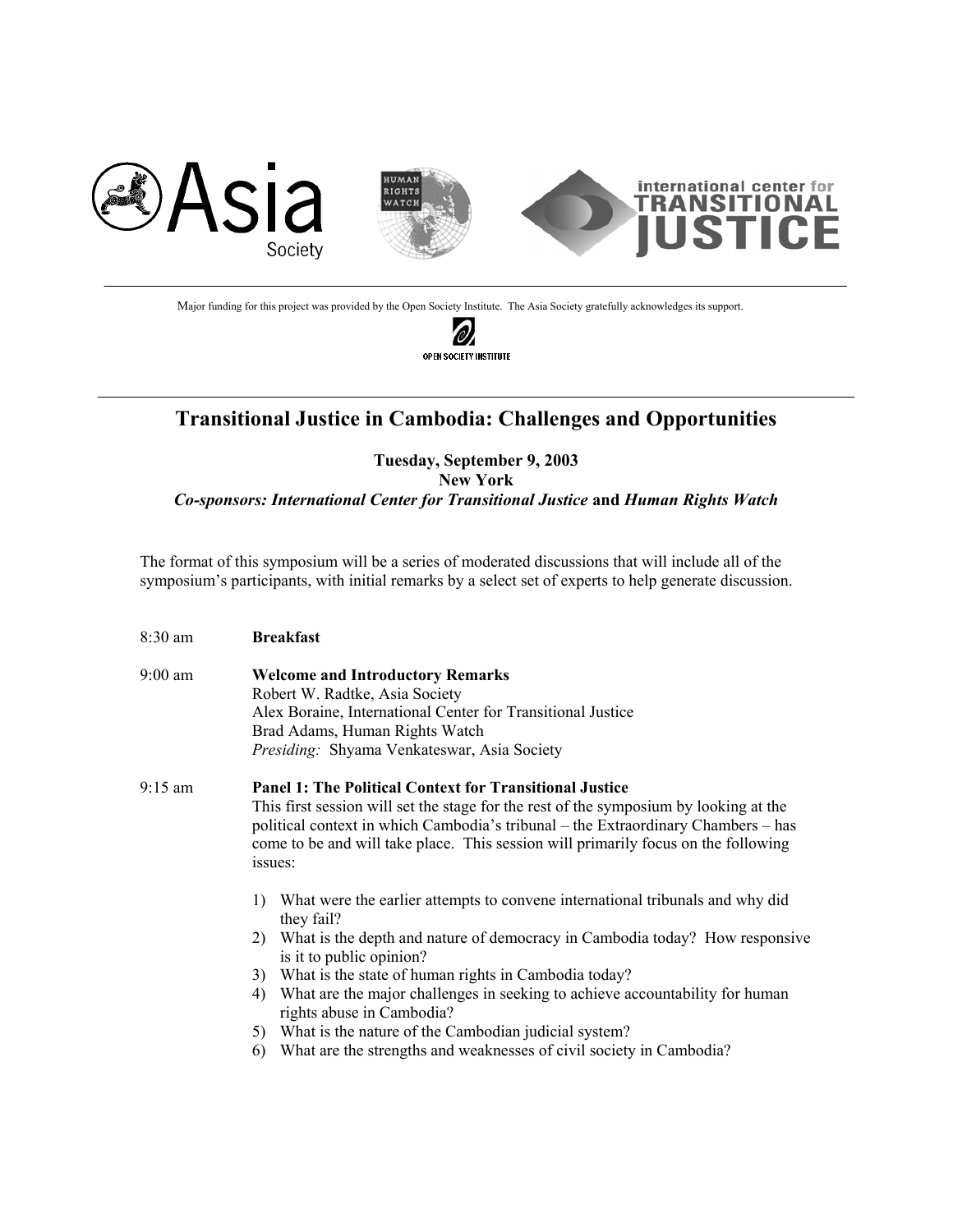Discussants will open with brief remarks to be followed by a moderated discussion.

Discussants:

|            | 1. Kek Galabru, Cambodian League for the<br>Promotion and Defense of Human Rights<br>(LICADHO) |
|------------|------------------------------------------------------------------------------------------------|
|            | 2. David Elder, American Friends Service<br>Committee                                          |
|            | 3. Balakrishnan Rajagopal, MIT                                                                 |
| Moderator: | Barbara Crossette, Columnist, National Journal<br><b>UN</b> Wire                               |

#### 10:15 am **Coffee Break**

#### 10:30 am **Panel 2: Details of the Cambodian Extraordinary Chambers** The second panel will look more closely at the details of the newly established process and attempt to identify its strengths and weaknesses, ways for domestic and international actors to engage with the court and explore some ideal outcomes of the court and how to achieve them. In this session, the following issues will be addressed:

- 1) What are the basic details about the Cambodian tribunal's organization, process and strategies?
- 2) What are the challenges and limitations of the Cambodian tribunal model?
- 3) Is evidence of the Khmer Rouge's long legacy of grave human rights violations available and can it be gathered?
- 4) What roles do NGOs, the human rights community and the international community play in the process? What is the nature of their engagement?
- 5) What is the range of possible outcomes of the tribunal's work?

Discussants will open with brief remarks to be followed by a moderated discussion.

Discussants:

|                    | DISCUSSAIILS.                                                                                                                                                                                                                                           |                                                                     |  |  |  |
|--------------------|---------------------------------------------------------------------------------------------------------------------------------------------------------------------------------------------------------------------------------------------------------|---------------------------------------------------------------------|--|--|--|
|                    |                                                                                                                                                                                                                                                         | Sok Sam Oeun, Cambodian Defenders<br>1.<br>Project                  |  |  |  |
|                    |                                                                                                                                                                                                                                                         | David Scheffer, Georgetown University Law<br>2.<br>Center           |  |  |  |
|                    |                                                                                                                                                                                                                                                         | Steve Heder, School of Oriental and African<br>3.<br><b>Studies</b> |  |  |  |
|                    | Moderator:                                                                                                                                                                                                                                              | Brad Adams, Human Rights Watch                                      |  |  |  |
| $12:30 \text{ pm}$ | Lunch                                                                                                                                                                                                                                                   |                                                                     |  |  |  |
| $1:00 \text{ pm}$  | Panel 3: Other Transitional Justice Options for Cambodia                                                                                                                                                                                                |                                                                     |  |  |  |
|                    | Given the current Tribunal's limited scope (1975-1979), what are some additional<br>opportunities available to the Cambodian people to address the many human rights<br>abuses committed in Cambodia during the past thirty years? In this session, the |                                                                     |  |  |  |

following issues will be addressed: